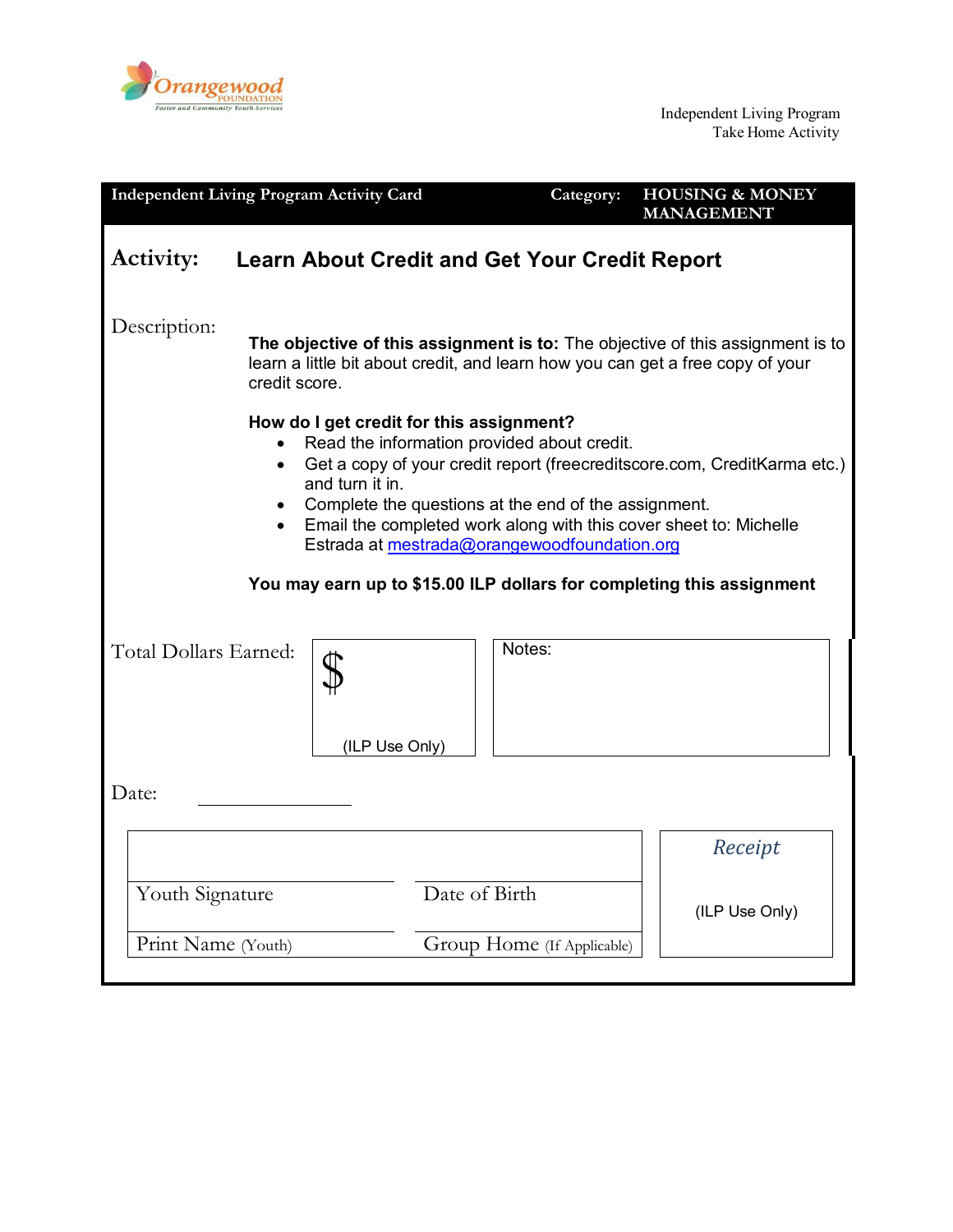

# **How Credit Works**

#### **Information**

A credit report includes information on where you live, how you pay your bills, and whether you've been sued or filed for bankruptcy. Nationwide consumer reporting companies sell the information in your report to creditors, insurers, employers, and other businesses that use it to evaluate your applications for credit, insurance, employment, or renting a home.

#### **What are the disadvantages of making purchases with a credit card?**

- 1. The possibility of debt: The main risk of taking out a credit card is that you could put yourself in rising debt if you aren't able to pay back what you borrow. Credit card providers can charge high rates of interest because you have a poor or limited credit history (as you'll present a higher risk), or because the card offers certain extra features. Sometimes the interest rate can be over 20%, which builds up quickly if you don't pay the balance off
- 2. Your credit score: Letting your credit card debt build up, or missing payments, can influence your credit rating. The lower your credit rating the harder it will be to apply for credit in the future
- 3. Fees and charges: Credit cards can also come with fees and charges if you don't meet your repayments or you exceed your credit limit
- 4. Limited usage: You might be restricted in how and where you can use your credit card. For example, many will charge you for withdrawing cash or using the card abroad unless stated otherwise in the credit agreement

#### **Importance of good credit**

There are many benefits to having good credit. Landlords are more likely to rent you an apartment, for example—and if you're job hunting, you might benefit if your employer reviews your credit as part of the hiring process. That said, the biggest benefits of good credit are all financial. Here are three ways in which good credit can make your life both easier and more affordable.

- 1. Easier Credit Approval
- 2. Lower Interest Rates
- 3. Better loan terms

#### **How interest Rates Work**

The bank applies the interest rate to the total unpaid portion of your loan or credit card balance, and you must pay at least the interest in each compounding period. If not, your outstanding debt will increase even though you are making payments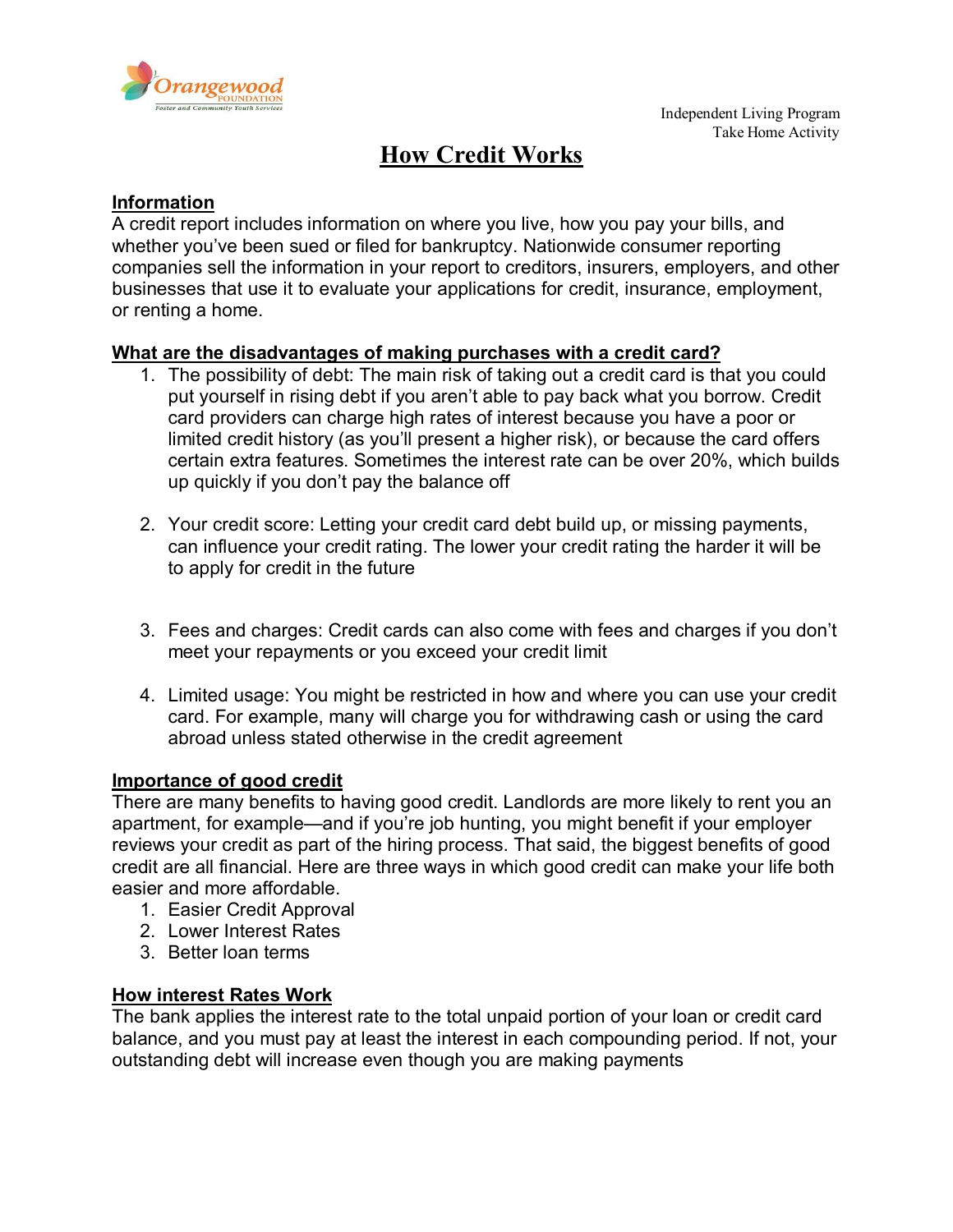

## **Check Your Credit Report**

#### **What information do I need to provide to get my free credit report?**

You need to provide your **name**, **address**, **Social Security number**, and **date of birth**. If you have moved in the last two years, you may have to provide your previous address. To maintain the security of your file, each nationwide consumer reporting company may ask you for some information that only you would know, like the amount of your monthly mortgage payment. Each company may ask you for different information because the information each has in your file may come from different sources.

### **Q: Why do I want a copy of my credit report?**

**A:** Your credit report has information that affects whether you can get a loan – and how much you will have to pay to borrow money.

#### **You want a copy of your credit report to:**

- Make sure the information is accurate, complete, and up-to-date before you apply for a loan for a major purchase like a house or car, buy insurance, or apply for a job.
- Help guard against identity theft. That's when someone uses your personal information – like your name, your Social Security number, or your credit card number – to commit fraud. Identity thieves may use your information to open a new credit card account in your name. Then, when they don't pay the bills, the delinquent account is reported on your credit report. Inaccurate information like that could affect your ability to get credit, insurance, or even a job.
- **If you find any wrong information on your credit report, please call Legal Aid 714-571-5200.**

#### **Q: How do I order my credit report?**

The three nationwide consumer reporting companies (EXPERIAN, EQUIFAX & TRANSUNION) have set up a central website, a toll-free telephone number, and a mailing address through which you can order your free annual report.

**Website:** [www.annualcreditreport.com](http://www.annualcreditreport.com/) **Phone Number:** 1-877-322-8228